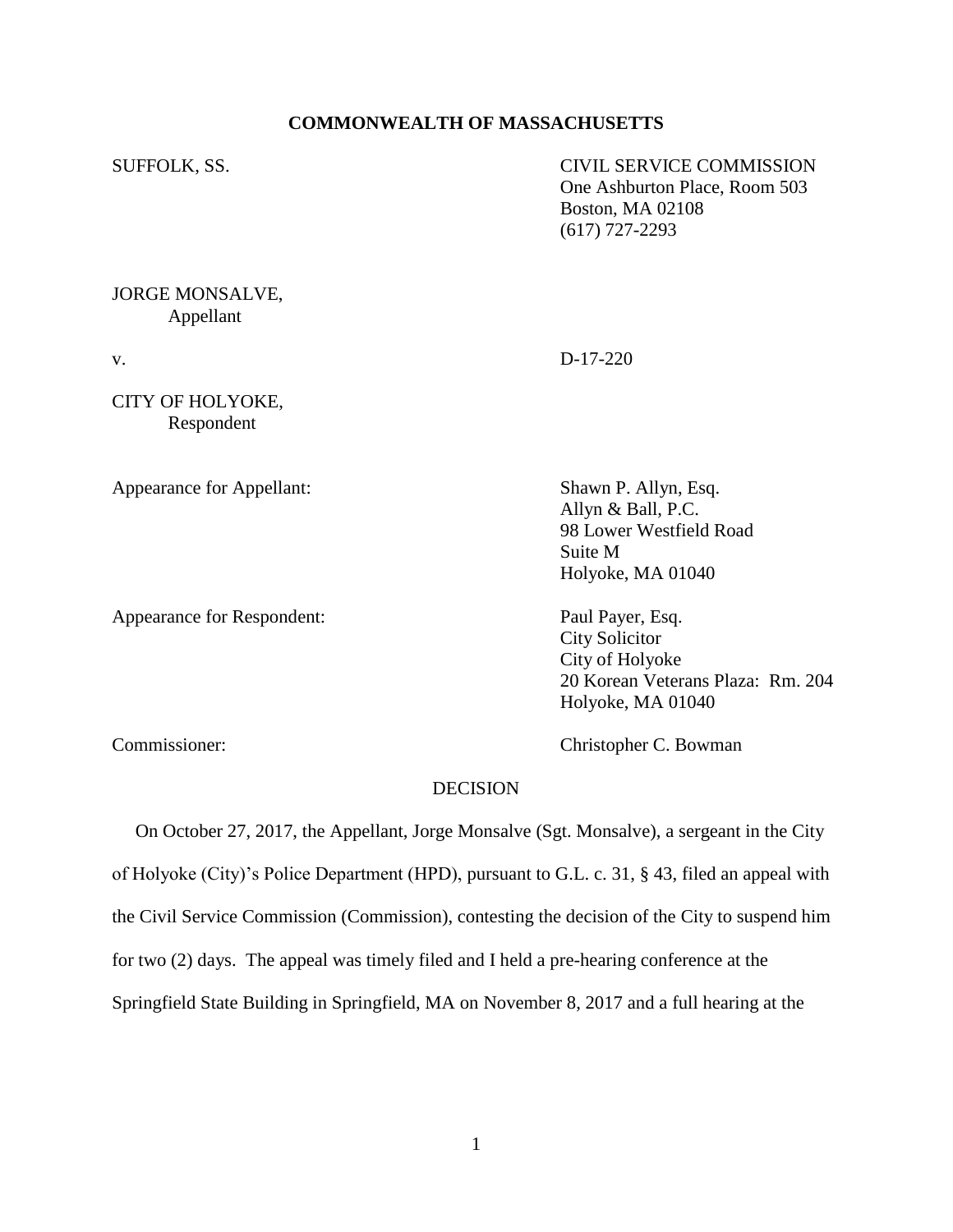same location on January 10, 2018.<sup>1</sup> The full hearing was digitally recorded and both parties were provided with a CD of the recording.<sup>2</sup> As no written notice was received from either party, the hearing was declared private and all witnesses were sequestered. The parties submitted posthearing briefs to the Commission on March 12, 2018.

# **FINDINGS OF FACT**

Nineteen (19) exhibits were entered into evidence by the Appointing Authority (AA Exhibits

1-19)<sup>3</sup> and four (4) exhibits (APP Exhibits 1-4)<sup>4</sup> were entered into evidence by Sgt. Monsalve.

Based on the records submitted and the testimony of the following witnesses:

*Called by the City:*

- Rafael Roca, Holyoke Police Officer;
- Jeffrey Ortiz, Holyoke Police Officer;
- Manuel Reyes, Holyoke Police Lieutenant;
- **James Neiswanger, Holyoke Police Chief;**

#### *Called by Sgt. Monsalve:*

 $\overline{a}$ 

- Laurence Cournoyer, Holyoke Police Lieutenant;
- Jorge Monsalve, Appellant;

and taking administrative notice of all matters filed in the case, pertinent statutes, regulations,

policies, stipulations and reasonable inferences from the credible evidence, a preponderance of

the evidence establishes the following:

<sup>&</sup>lt;sup>1</sup> The Standard Adjudicatory rules of Practice and Procedures, 810 CMR §§ 1.00, *et seq.*, apply to adjudications before the Commission, with G.L. Chapter 31, or any Commission rules, taking precedence.

 $2<sup>2</sup>$  If there is a judicial appeal of this decision, the plaintiff in the judicial appeal would be obligated to supply the court with a transcript of this hearing to the extent that he/she wishes to challenge the decision as unsupported by the substantial evidence, arbitrary and capricious, or an abuse of discretion. If such an appeal is filed, these CDs should be used to transcribe the hearing.

 $3$  The protective custody reports submitted by the City after the hearing were marked as AA Exhibit 19.

<sup>&</sup>lt;sup>4</sup> Appellant Exhibits 1-3 are the redacted protective custody reports referenced by counsel for the Appellant during the hearing and Appellant Exhibit 4 is the HPD SOP.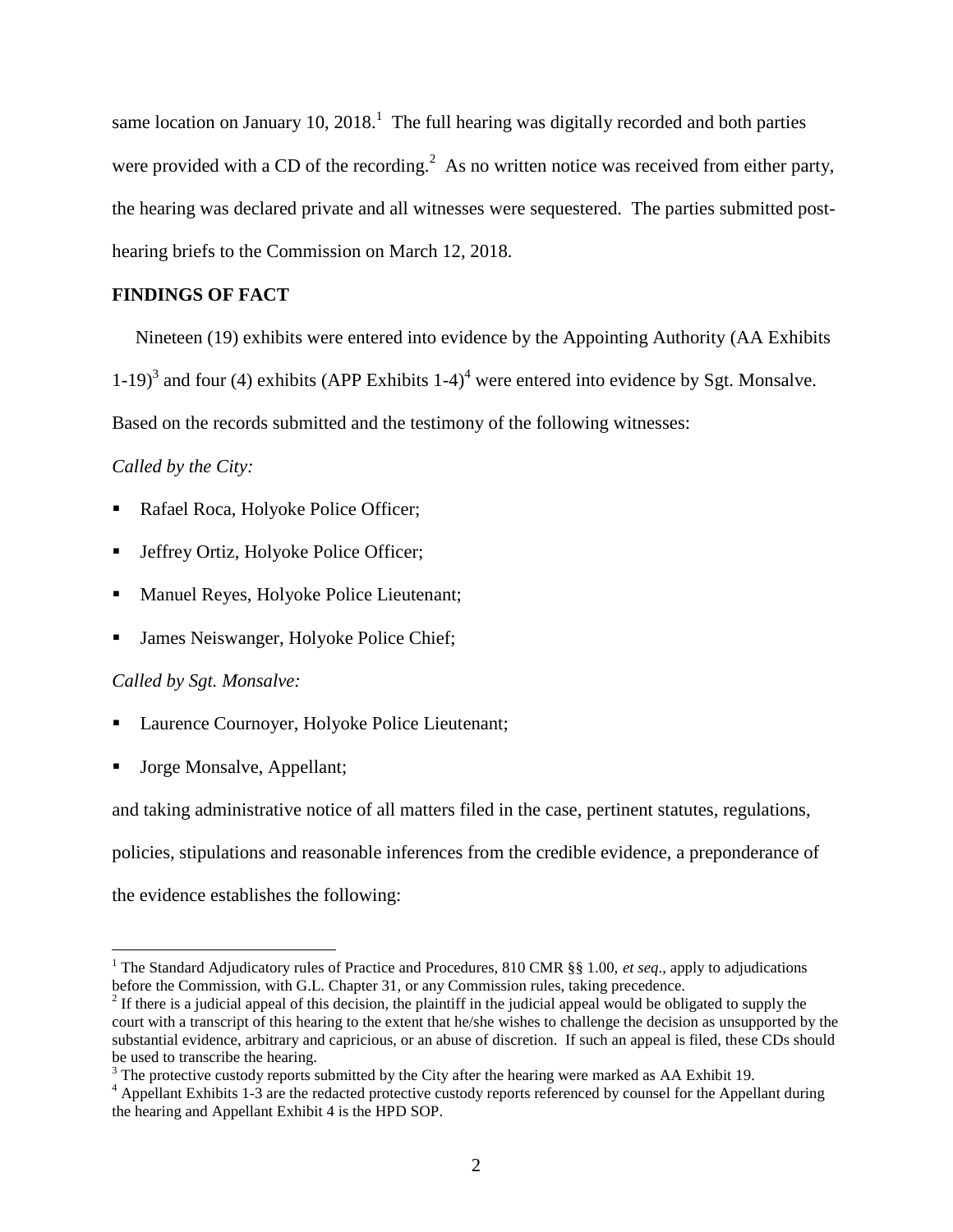- 1. Sgt. Monsalve has been employed by the HPD since 2003. At the time this appeal was heard, he had served in the position of sergeant for approximately one (1) year. He has no prior discipline. (Stipulated Facts)
- 2. On October 15, 2016, Sgt. Monsalve was working the 12:00 Midnight to 8:00 A.M. shift. Among the police officers assigned to that same shift were police officers: Roca, Ortiz, Williamson and Colon. (Testimony of Sgt. Monsalve and Officers Roca and Ortiz)
- 3. At or about 12:27 A.M., police officers were dispatched to Taylor Street in Holyoke after a citizen called regarding a suspicious male walking down Taylor Street with a flashlight and crowbar looking into vehicles. (Testimony of Officer Roca)
- 4. Officer Roca, who was working his first solo patrol shift that night, responded to the call and proceeded to Taylor Street where he approached the southern end of Taylor Street and observed a vehicle driving (in the opposite direction) down Taylor Street with its headlights off. (Testimony of Officer Roca)
- 5. Officer Roca blocked the oncoming car with his cruiser to tell the driver his headlights were off and to inquire if the driver had seen anyone walking down Taylor Street. (Testimony of Officer Roca)
- 6. When Officer Roca approached the driver's side window of the vehicle, he smelled the odor of alcohol coming from inside the vehicle; and observed that the driver had glossy eyes and slurred speech. (Testimony of Officer Roca)
- 7. Officer Ortiz arrived shortly thereafter. He also smelled the odor of alcohol and observed that the driver's eyes appeared to be bloodshot. (Testimony of Officer Ortiz)
- 8. When Officer Roca stepped away from the vehicle in order to radio dispatch and ask them to run a query on the driver, he asked Officer Ortiz to watch the driver and for Officer Colon,

3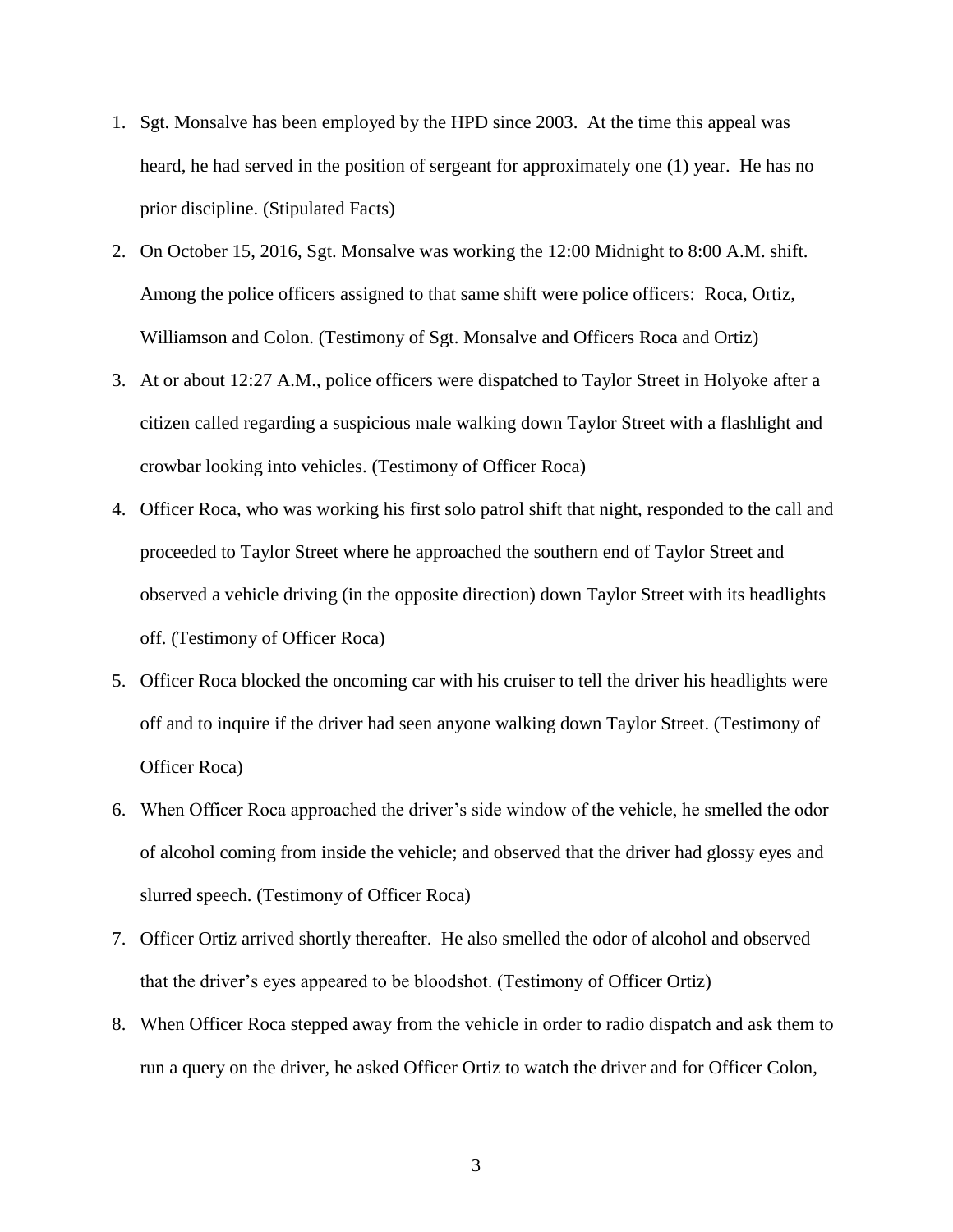who had now arrived at the scene, to search Taylor Street for a crowbar or flashlight. (Testimony of Officer Roca)

- 9. During this time, Officer Roca heard dispatch broadcast a message stating that the private citizen had called back and told dispatch that the driver who the police had stopped was the same suspicious person who the citizen had called about. (Testimony of Officer Roca)
- 10. At or around the same time, Officer Williamson and Sgt. Monsalve arrived at the scene on Taylor Street. At some point, Officer Williamson informed Officer Roca that the driver of the stopped vehicle was a Holyoke firefighter. (Testimony of Officer Roca)
- 11. After Sgt. Monsalve arrived, Officer Roca took a "back seat" to Sgt. Monsalve, his supervisor. (Testimony of Sgt. Monsalve)
- 12. When Sgt. Monsalve approached the driver's stopped vehicle, he noticed a firefighter insignia on the rear window of the vehicle and thought that the driver looked familiar to him. When Sgt. Monsalve asked the driver why he looked familiar to him, the driver told Sgt. Monsalve that he was a Holyoke firefighter. (Testimony of Sgt. Monsalve)
- 13. At some point, Officers Colon and Ortiz reported that no crowbar or flashlight had been found on Taylor Street. (Testimony of Officer Roca)
- 14. Similar to Officers Roca and Ortiz, Sgt. Monsalve also smelled the odor of alcohol when he approached the driver. The driver acknowledged to Sgt. Monsalve that he had consumed alcohol earlier in the night. (Testimony of Sgt. Monsalve)
- 15. No officer on the scene performed a field sobriety test of the driver. Sgt. Monsalve did, however, ask the driver to walk over to the sidewalk, which the driver did with "no problem, no stumbling." (Testimony of Sgt. Monsalve)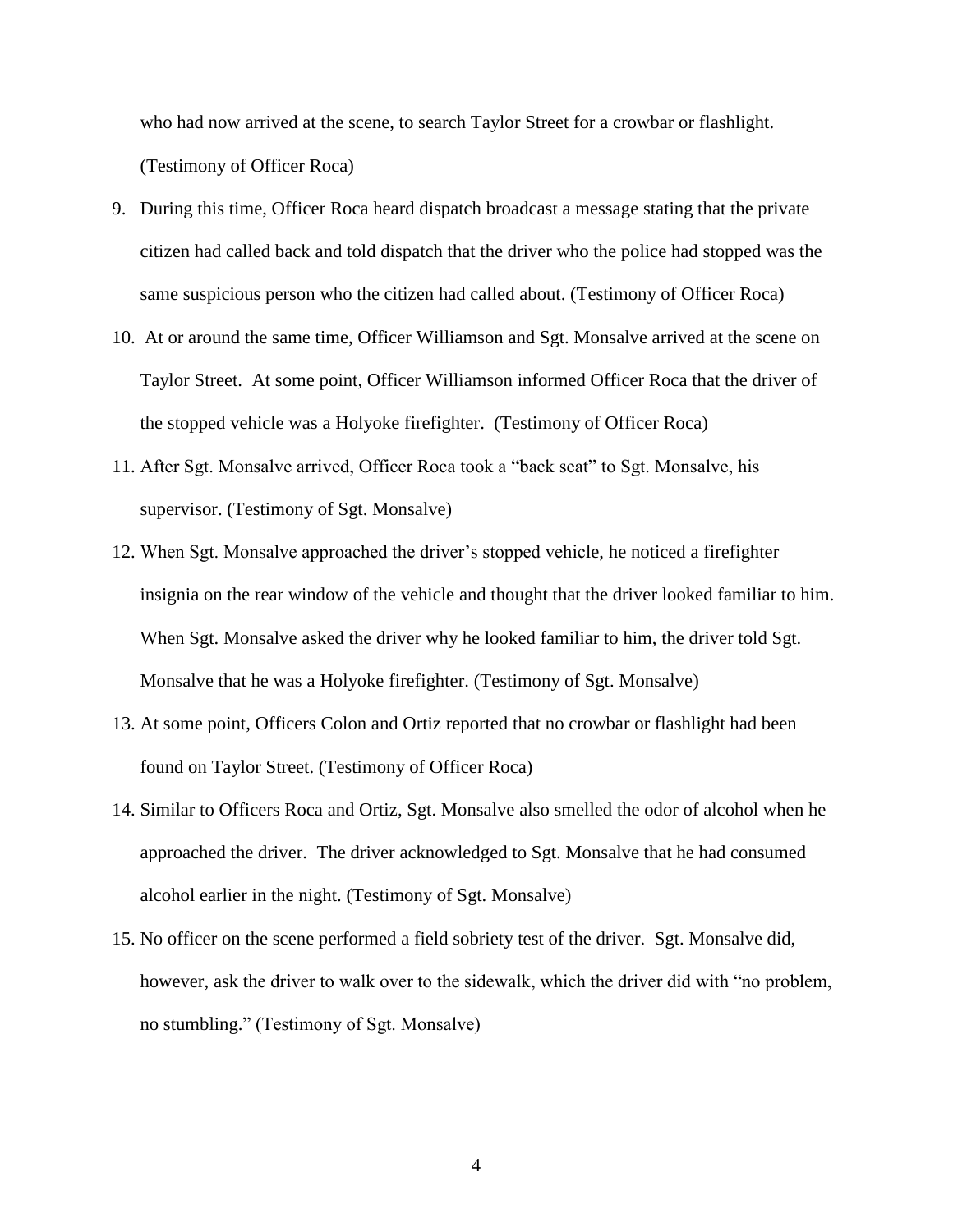- 16. The driver told Sgt. Monsalve that his wife was at home and that he needed to drive his son to a hockey game out of state the next morning. (Testimony of Sgt. Monsalve)
- 17. Sgt. Monsalve made the decision to park the driver's car on Taylor Street and give the driver a ride home. (Testimony of Sgt. Monsalve)
- 18. Sgt. Monsalve proceeded to give the driver a ride home; gave the driver his keys back; and watched the driver open the front door of his home before Sgt. Monsalve drove away. (Testimony of Sgt. Monsalve)
- 19. After leaving Taylor Street, Officers Roca and Ortiz met up at a parking lot near an Italian Restaurant in Holyoke and began talking to each other while sitting in their cruisers facing opposite directions. (Testimony of Officers Roca and Ortiz)
- 20. At some point, while the two (2) officers were in the parking lot, Officer Roca saw the driver from Taylor Street (the Holyoke firefighter who had been given a ride home) drive by in his vehicle which had been parked on Taylor Street. (Testimony of Officer Roca)
- 21. Both officers activated their emergency lights and began a pursuit of the driver who was travelling at a high rate of speed. (Testimony of Officers Roca and Ortiz)
- 22. The driver "was absolutely trying to evade" the police officers and failed to stop at a red light during the pursuit. (Testimony of Officer Roca)
- 23. Shortly after Officer Roca called in the pursuit to dispatch, Sgt. Monsalve ordered the officers to discontinue the pursuit as he believed the driver's destination was reasonably known (his home). (Testimony of Sgt. Monsalve)
- 24. Officer Ortiz arrived at the driver's home first and Officer Roca arrived shortly thereafter. (Testimony of Officers Roca and Ortiz)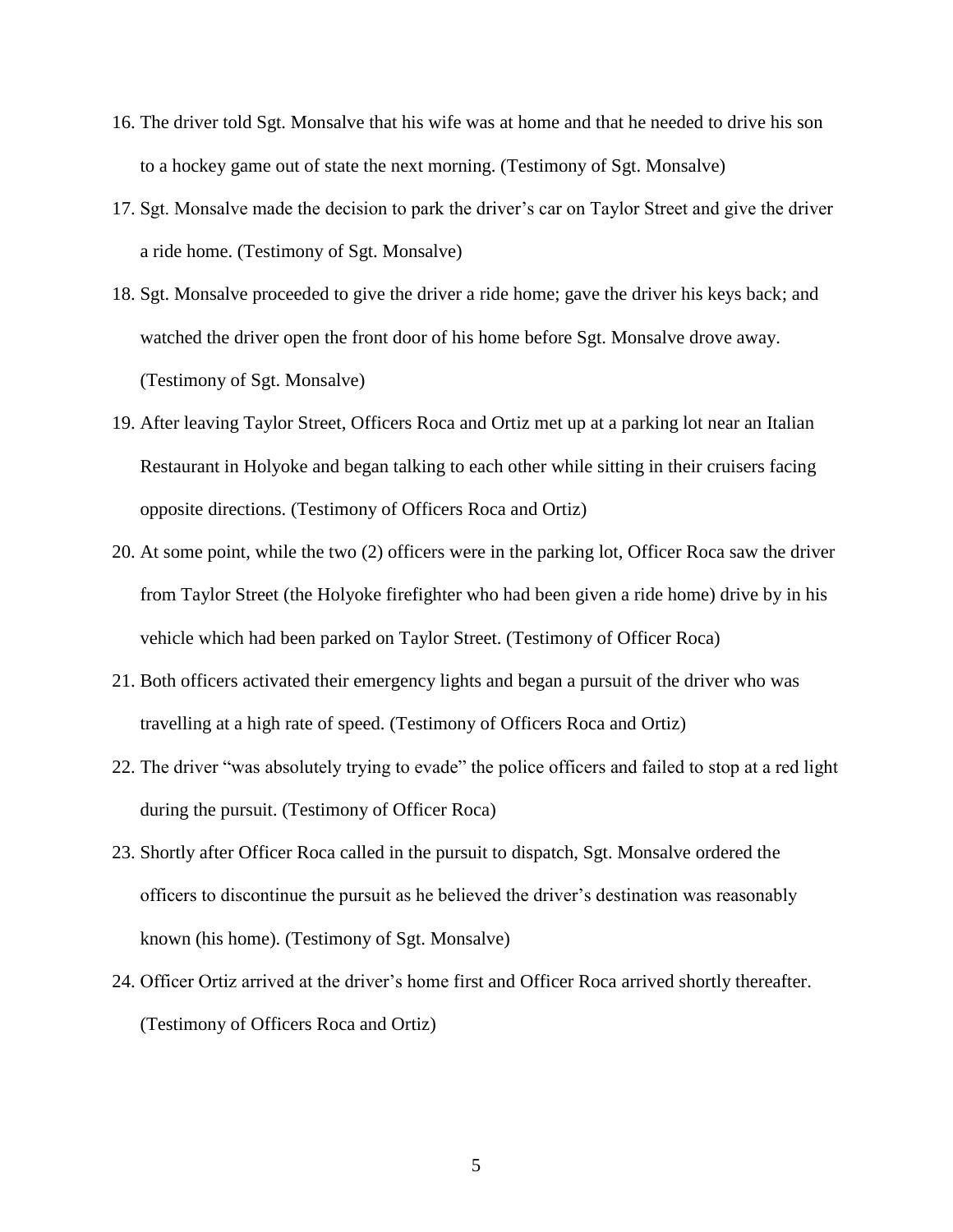- 25. Officer Ortiz and Officer Roca approached the driver who appeared intoxicated. The driver took out his cell phone and refused an order to turn it over to the police officers. The driver told Officer Ortiz and Officer Roca that he was going to call a friend of his who is a detective with the Holyoke Police Department. (Testimony of Officers Ortiz and Roca)
- 26. After observing that the driver had become slightly aggressive and was refusing the order to turn over his cell phone, the officers placed the driver in handcuffs. (Testimony of Officers and Ortiz and Roca)
- 27. The driver chastised the police officers and told them that they should be looking for "drug dealers … down in the Flats [of Holyoke]". (Testimony of Officer Ortiz)
- 28. Sgt. Monsalve subsequently arrived at the driver's home and observed the driver sitting on the ground in handcuffs with Officer Roca and Officer Ortiz standing nearby. When Sgt. Monsalve asked the officers what happened, they told Sgt. Monsalve that they had observed the driver drive past them; that they activated their emergency lights and began pursuing the driver who had "sped the whole way." (Testimony of Sgt. Monsalve)
- 29. Sgt. Monsalve then asked the driver what occurred and the driver told Sgt. Monsalve that he retrieved his vehicle because he needed it to drive his son to a hockey game out of state the next morning. (Testimony of Sgt. Monsalve)
- 30. Sgt. Monsalve then "got on the phone" and contacted the lieutenant on duty, Lt. Laurence Cournoyer. Sgt. Monsalve told Lt. Cournoyer about the incident on Taylor Street; that the driver was a Holyoke firefighter; that he had given the driver a ride home; and about the officers' subsequent pursuit of the driver. (Testimony of Sgt. Monsalve)
- 31. In response, Lt. Cournoyer told Sgt. Monsalve that he (Sgt. Monsalve) could "do nothing" and that the driver "just wanted his truck." (Testimony of Sgt. Monsalve)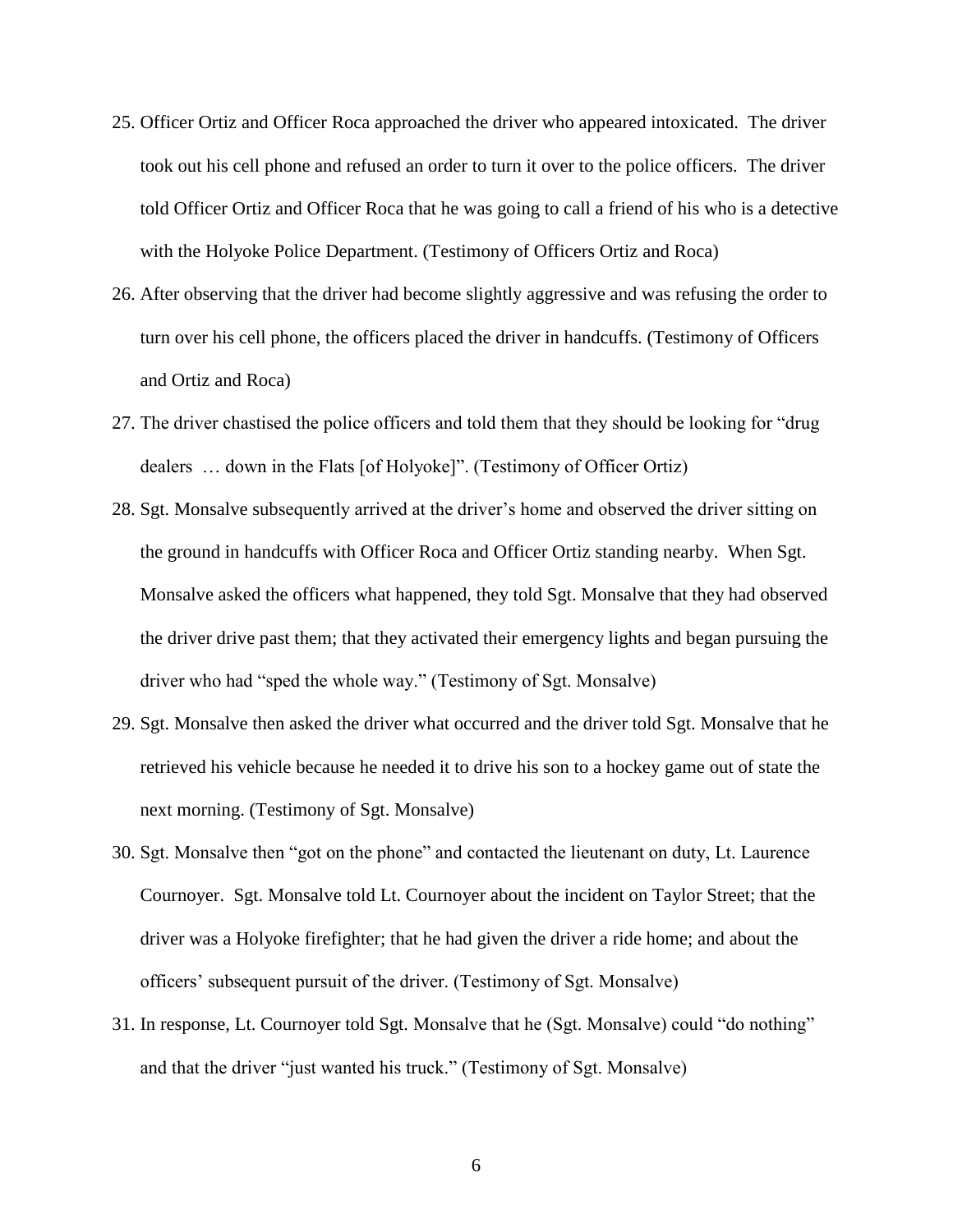- 32. When Sgt. Monsalve told Lt. Cournoyer that he (Sgt. Monsalve) did not feel comfortable doing nothing, Lt. Cournoyer told Sgt. Monsalve that he could place the driver in protective custody or arrest him and that he (Lt. Cournoyer) would stand behind him either way. (Testimony of Sgt. Monsalve)
- 33. Sgt. Monsalve then did a query of the HPD's internal database and learned that the driver had previously been arrested for OUI many years ago, but the database did not indicate what the disposition of that criminal matter was. (Testimony of Sgt. Monsalve)
- 34. When Sgt. Monsalve walked back to where the driver and the two officers were located, he asked the driver, in an incredulous tone, "You've had an OUI before?" (Testimony of Officer Roca)
- 35. Sgt. Monsalve asked Officer Roca if he was "O.K." with having the driver placed in protective custody (as opposed to arresting him). Officer Roca, who did not view it as his decision, said "yes". (Testimony of Officer Roca)
- 36. The driver was placed in protective custody and transported to the police station by Officer Ortiz. (Testimony of Officers Roca and Ortiz)
- 37. When Officer Ortiz entered the booking room with the driver, Lt. Cournoyer instructed him to "step out". (Testimony of Officer Ortiz)
- 38. When Officer Roca arrived at the police station and headed toward the booking room, he was told by Officer Ortiz that "they don't want us in there." (Testimony of Officer Roca)
- 39. The driver was processed and placed in a cell. He was not administered a breathalyzer test. (Testimony of Lt. Cournoyer)
- 40. On October 15, 2016, Sgt. Monsalve submitted a Protective Custody Report which stated in full: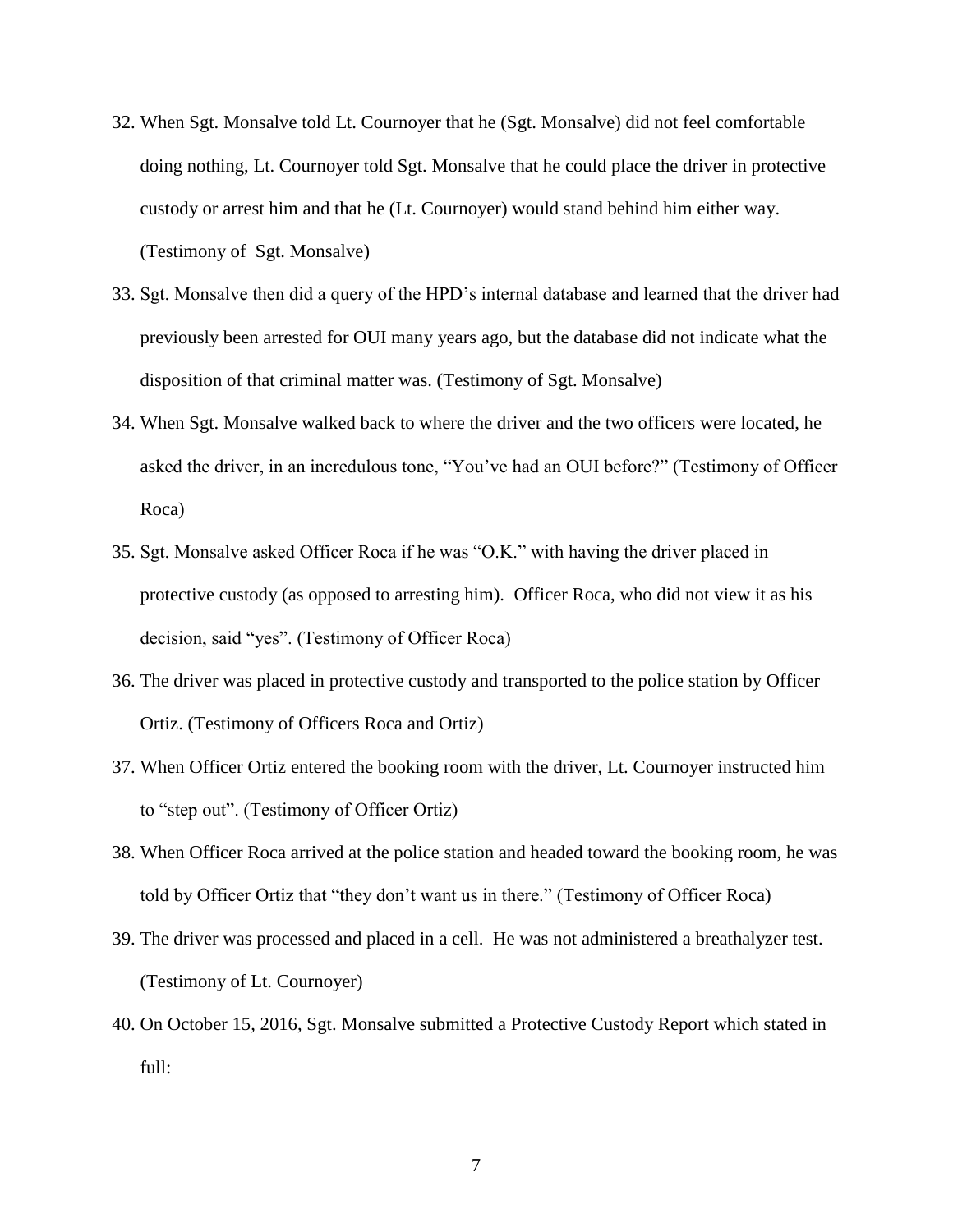"[The driver] was encountered on [home address]. While speaking with him he had slurred speech and smelled of an alcoholic beverage. He was assisted to the Holyoke Police Department." (Exhibit 10 and Testimony of Sgt. Gonsalve)

- 41. Subsequent to October  $15<sup>th</sup>$ , the Police Department received an inquiry from a local reporter regarding the October  $15<sup>th</sup>$  incident involving the Holyoke firefighter, which prompted Chief Neiswanger to have Captain Febo of the Holyoke Police Department conduct a preliminary review of what occured. (Testimony of Chief Neiswanger)
- 42. In a memorandum dated November 20, 2016, Captain Febo notified the Police Chief that he had conducted a preliminary investigation into this matter. Captain Febo concluded there was a violation of the Department's Rules and Regulations and recommended a verbal reprimand be issued to Sgt. Monsalve. (AA Exhibit 12)
- 43. Chief Neiswanger reviewed Captain Febo's memorandum and concluded that "this is greater than verbal reprimand for incompetency. Discipline to be determined." The Police Chief referred the matter to Professional Standards for a full investigation. (Testimony of Chief Neiswanger and AA Exhibit 12)
- 44. Lt. Manuel Reyes of the Professional Standards Division conducted a full investigation and forwarded his findings to Chief Neiswanger on February 12, 2017. Lt. Reyes found that Sgt. Monsalve violated various HPD rules regarding competency, performance of duties and responsibility and protective custody. (AA Exhibit 13)
- 45. Specifically, Lt. Reyes found that Sgt. Monsalve violated Department rules by: a) failing to file criminal charges against the driver after he failed to stop for a police officer and was presumably operating under the influence; b) "taking the advice of Lt. Cournoyer who suggested that under these circumstances placing [the driver] under protective custody was a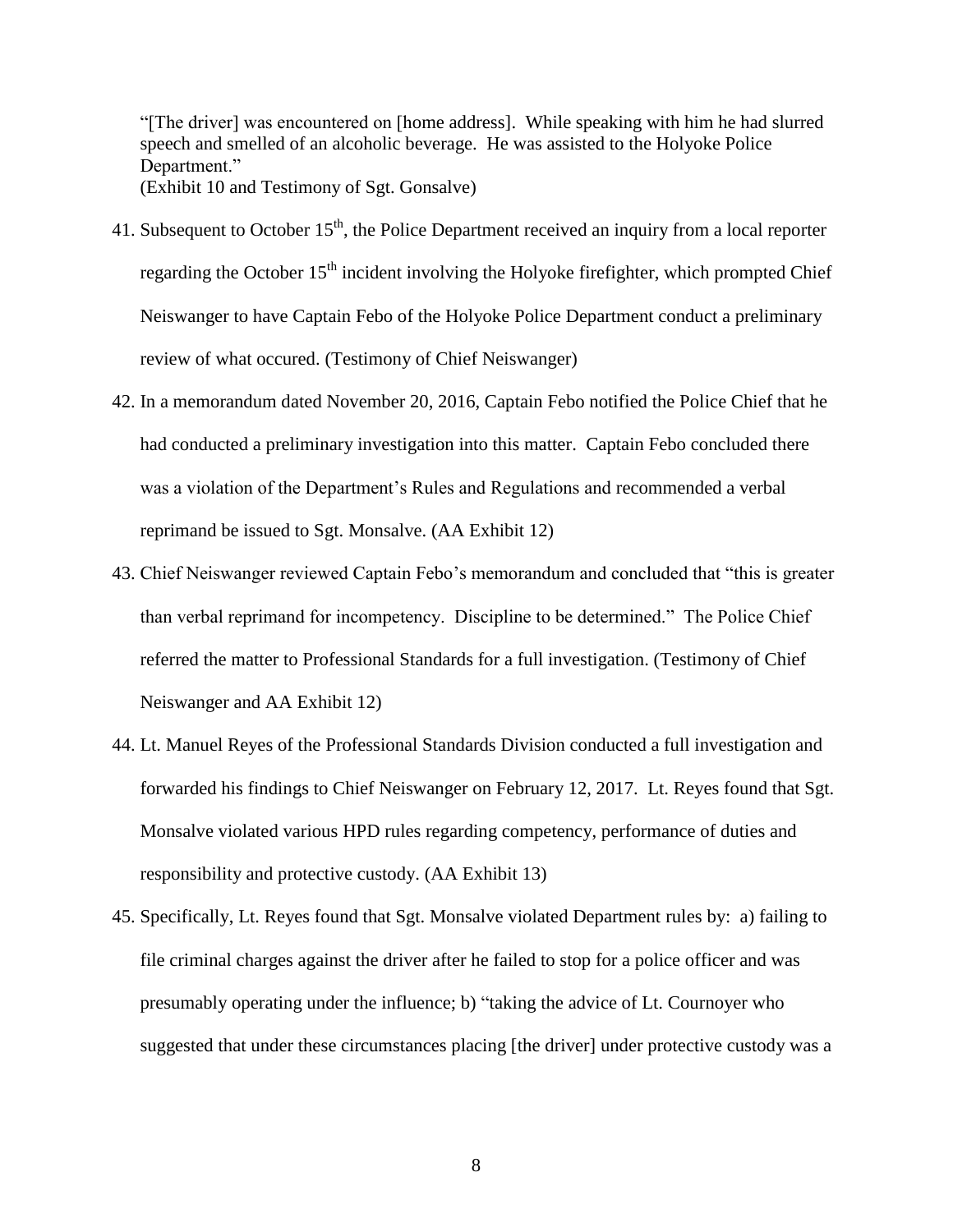viable option"; c) producing a very vague, indiscript (sic) and undetailed report". (AA Exhibit 13)

46. A "Captain's mast" was convened to review the findings of Lt. Reyes. "The Captains considered the number of rides home provided to other OUI offenders in Holyoke" and only sustained the charges related to the submission of reports. (AA Exhibit 15 and Testimony of Chief Nieswanger)

47. Chief Nieswanger, after reviewing the findings of Lt. Reyes and the recommendation of the Captains, concluded that Sgt. Monsalve violated the Department's Rules regarding the filing of reports and competency, but did not violate rules regarding performance of duties. (AA Exhibit 15 and Testimony of Chief Nieswanger)

48. In a letter to Sgt. Monsalve dated October 3, 2017, Chief Nieswanger stated in part:

"As you are aware, policing is under the microscope and everything we do or don't do do is magnified by social media and the media. It appears the culture and history in Holyoke is to sometimes offer people a ride home in lieu of arrest. Complicating that unwritten practice in this case is that a Lieutenant with the Holyoke Fire Department was stopped. Unless there are underlying mitigating factors (and I don't believe that is the case here) I would advise (sic) you to make the arrest the first time you came in contact with [the driver]. The public perception of given (sic) him, a Fire Lieutenant, a ride home is that they would not be offered the same option. So as Chief, I cannot condone the ride that was first given to [the driver].

 [The driver] was given a break the first time. He then went back to his vehicle, allegedly sped down the street, our officers started to pursue him which was called off by you (as it should have been) and he ran a red light. Your failure to arrest him the first time allowed him to operate recklessly a second time and actually put the public at risk. What would have happened if he hit and killed someone? The City of Holyoke would have been exposed to substantial liability if that happened. Drunk drivers kill tens of thousands of people a year all across the country. One of our jobs is to arrest drunk drivers and you failed to do so in this case, twice." (AA Exhibit 15)

49. Chief Nieswanger suspended Sgt. Monsalve for two (2) days without pay. (AA Exhibit 15)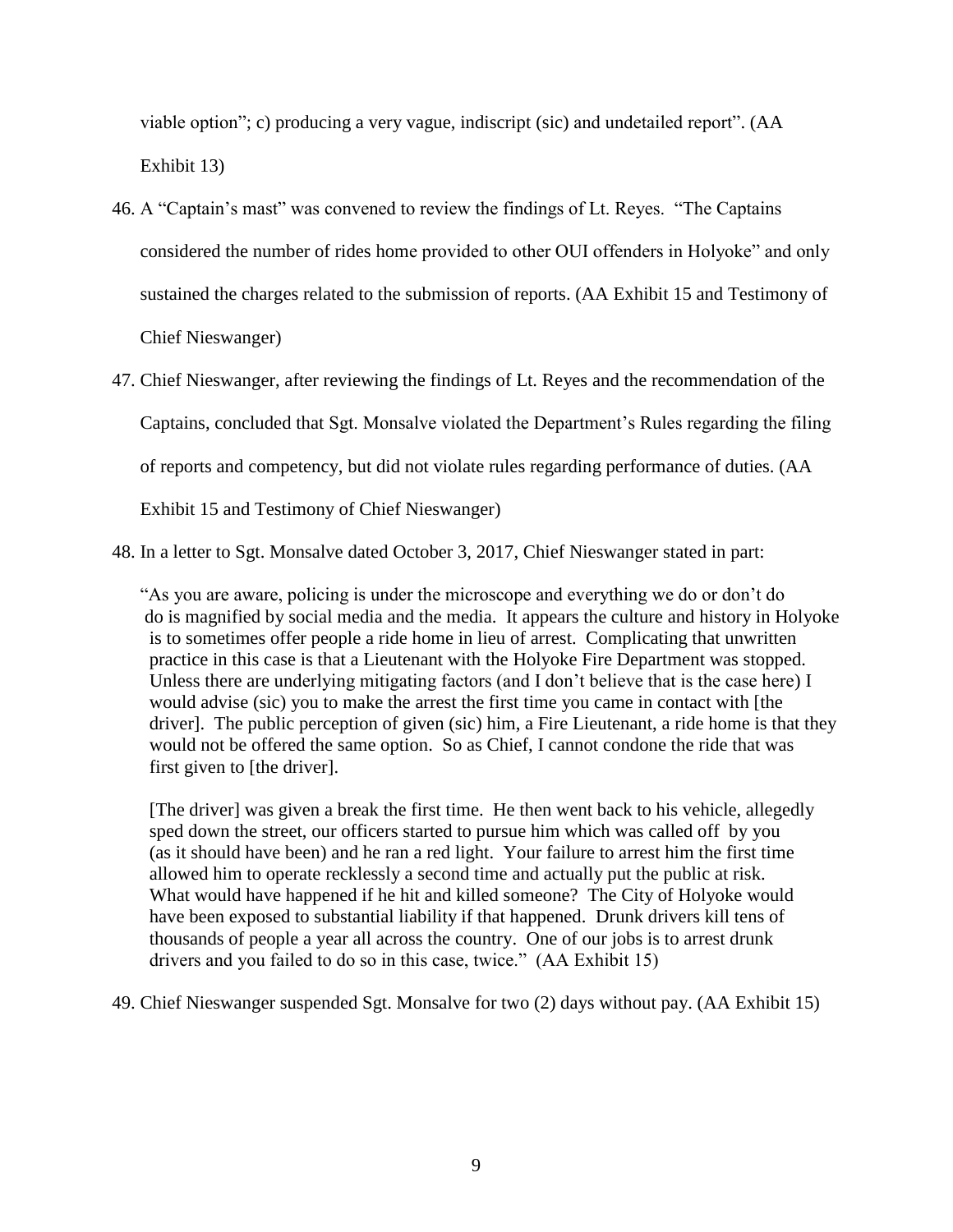- 50. Sgt. Monsalve, pursuant to G.L. c. 31, § 41, filed an appeal with the City's Mayor, who is the Appointing Authority for the Police Department. The Police Chief recommended to the Mayor that he make an example of Sgt. Monsalve. (Testimony of Chief Nieswanger)
- 51. The City's Mayor upheld the two (2)-day suspension, stating in part that:
	- " "Your decision to drive [the driver] home on October 15, 2016 following a motor vehicle stop on Taylor Street was not a reasonable action in light of the facts that were known or should have been known at the time of incident.
	- Your failure to ascertain facts regarding [the driver]'s failure to stop during pursuit by Officer Ortiz and failure to stop for a red light … inhibited your capacity to discuss and determine the appropriate course of action upon arriving at the … scene.
	- Your decision to place [the driver] in protective custody was not a reasonable action given the totality of the circumstances.
	- The report filed in this matter failed to provide an accurate and complete account of the incidents involving [the driver] on October 15, 2016." (AA Exhibit 17)
- 52. Lt. Cournoyer received a written reprimand in connection with his conduct in this matter. (AA Exhibit 17)

# 53. Holyoke Police Department records show that, after October 15, 2016, Holyoke police officers failed to arrest and/or file criminal charges against the individuals involved in the following three (3) incidents:

#### 12/3/16

A Holyoke Police Officer, at 2:13 A.M., came upon a firefighter sleeping in the driver's seat of a vehicle that was "on and running". The firefighter admitted he had been drinking and did not want to drive. The police officer observed blood shot eyes, slurred speech and smelled the odor of an alcoholic beverage. The firefighter was placed in protective custody. No field sobriety test was completed and no criminal charges were filed. (APP Exhibit 2)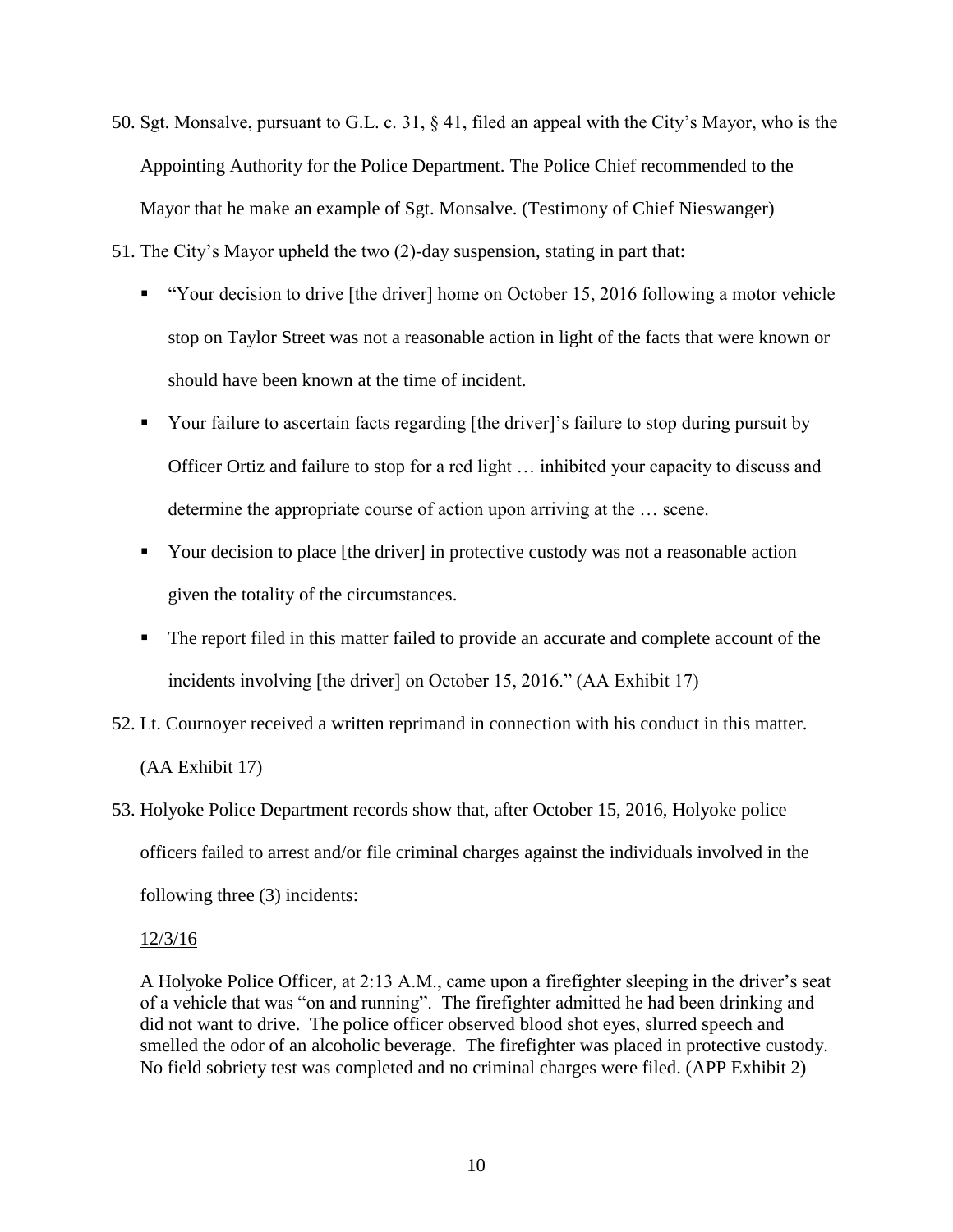# 6/17/17

A Holyoke Police Officer was flagged down by a motorist who told the officer that he had just observed a vehicle hit a traffic light and take off. The police officer observed part of a front bumper of a vehicle and a traffic light that had been knocked down. The police officer searched for the motorist who fled the scene and eventually came upon a vehicle in a parking lot and observed the driver stumble out of the car with urine-soaked shorts. The motorist had a strong odor of alcohol on his breath, slurred his words and just stared at the police officer. Police officers observed damage to the front end of the car and empty beer cans in the vehicle. This motorist was placed in protective custody. No field sobriety test was completed and no criminal charges were filed. (APP Exhibit 3)

# 10/12/17

A Holyoke police officer responded to a call regarding a vehicle being struck in the parking lot of a bar in Holyoke. The police officer observed that a citizen [who appears to have been operating the vehicle that struck a parked car] had blood shot eyes, the odor of alcoholic beverages emitting from her person and unsteadiness on her feet. This citizen was placed in protective custody. No field sobriety test was completed; no criminal charges were filed; and the report submitted by the police officer is woefully inadequate, failing to identify that the intoxicated person was operating the vehicle, which now appears to be undisputed. (APP Exhibit 1)

54. It is not uncommon for Holyoke police officers to drive motorists home when they are

suspected of operating under the influence, as opposed to conducting a field sobriety test

and/or filing criminal charges against the motorist. (Testimony of Officer Roca, Officer Ortiz

and Sgt. Monsalve)

#### *Applicable Civil Service Law*

#### G.L. c. 31, § 43 provides:

"If the commission by a preponderance of the evidence determines that there was just cause for an action taken against such person it shall affirm the action of the appointing authority, otherwise it shall reverse such action and the person concerned shall be returned to his position without loss of compensation or other rights; provided, however, if the employee by a preponderance of evidence, establishes that said action was based upon harmful error in the application of the appointing authority's procedure, an error of law, or upon any factor or conduct on the part of the employee not reasonably related to the fitness of the employee to perform in his position, said action shall not be sustained, and the person shall be returned to his position without loss of compensation or other rights. The commission may also modify any penalty imposed by the appointing authority."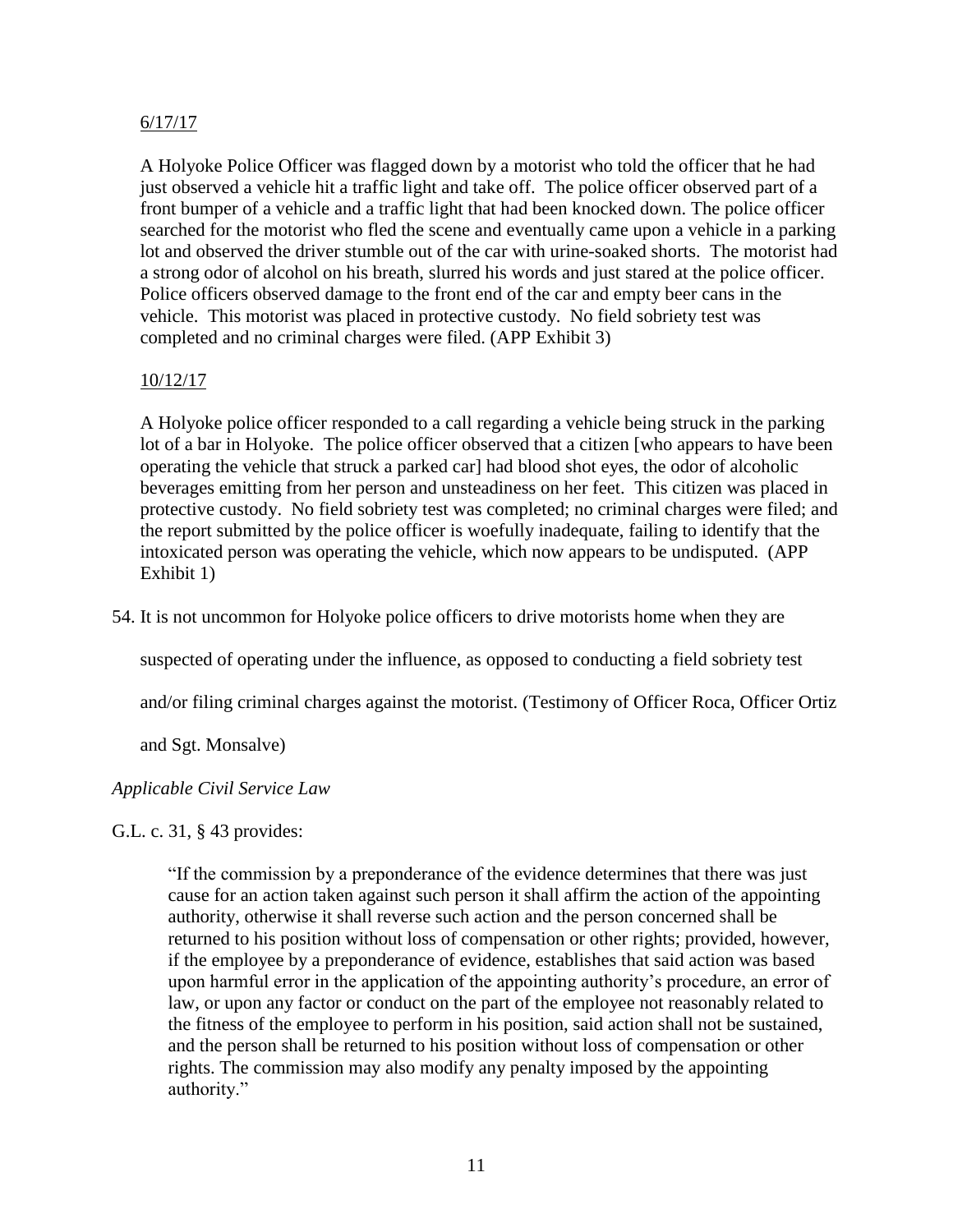An action is "justified" if it is "done upon adequate reasons sufficiently supported by credible evidence, when weighed by an unprejudiced mind; guided by common sense and by correct rules of law;" Commissioners of Civil Service v. Municipal Ct. of Boston, 359 Mass. 211, 214 (1971); Cambridge v. Civil Service Comm'n, 43 Mass.App.Ct. 300, 304 (1997); Selectmen of Wakefield v. Judge of First Dist. Ct., 262 Mass. 477, 482 (1928). The Commission determines justification for discipline by inquiring, "whether the employee has been guilty of substantial misconduct which adversely affects the public interest by impairing the efficiency of public service;" School Comm. v. Civil Service Comm'n, 43 Mass.App.Ct. 486, 488 (1997); Murray v. Second Dist. Ct., 389 Mass. 508, 514 (1983).

The Appointing Authority's burden of proof by a preponderance of the evidence is satisfied "if it is made to appear more likely or probable in the sense that actual belief in its truth, derived from the evidence, exists in the mind or minds of the tribunal notwithstanding any doubts that may still linger there;" Tucker v. Pearlstein, 334 Mass. 33, 35-36 (1956).

Under section 43, the Commission is required "to conduct a de novo hearing for the purpose of finding the facts anew;" Falmouth v. Civil Service Comm'n, 447 Mass. 814, 823 (2006) and cases cited. However, "[t]he commission's task.. .is not to be accomplished on a wholly blank slate. After making its de novo findings of fact, the commission does not act without regard to the previous decision of the [appointing authority], but rather decides whether 'there was reasonable justification for the action taken by the appointing authority in the circumstances found by the commission to have existed when the appointing authority made its decision'," which may include an adverse inference against a complainant who fails to testify at the hearing before the appointing authority; Id., quoting internally from Watertown v. Arria, 16 Mass.App.Ct. 331, 334 (1983) and cases cited.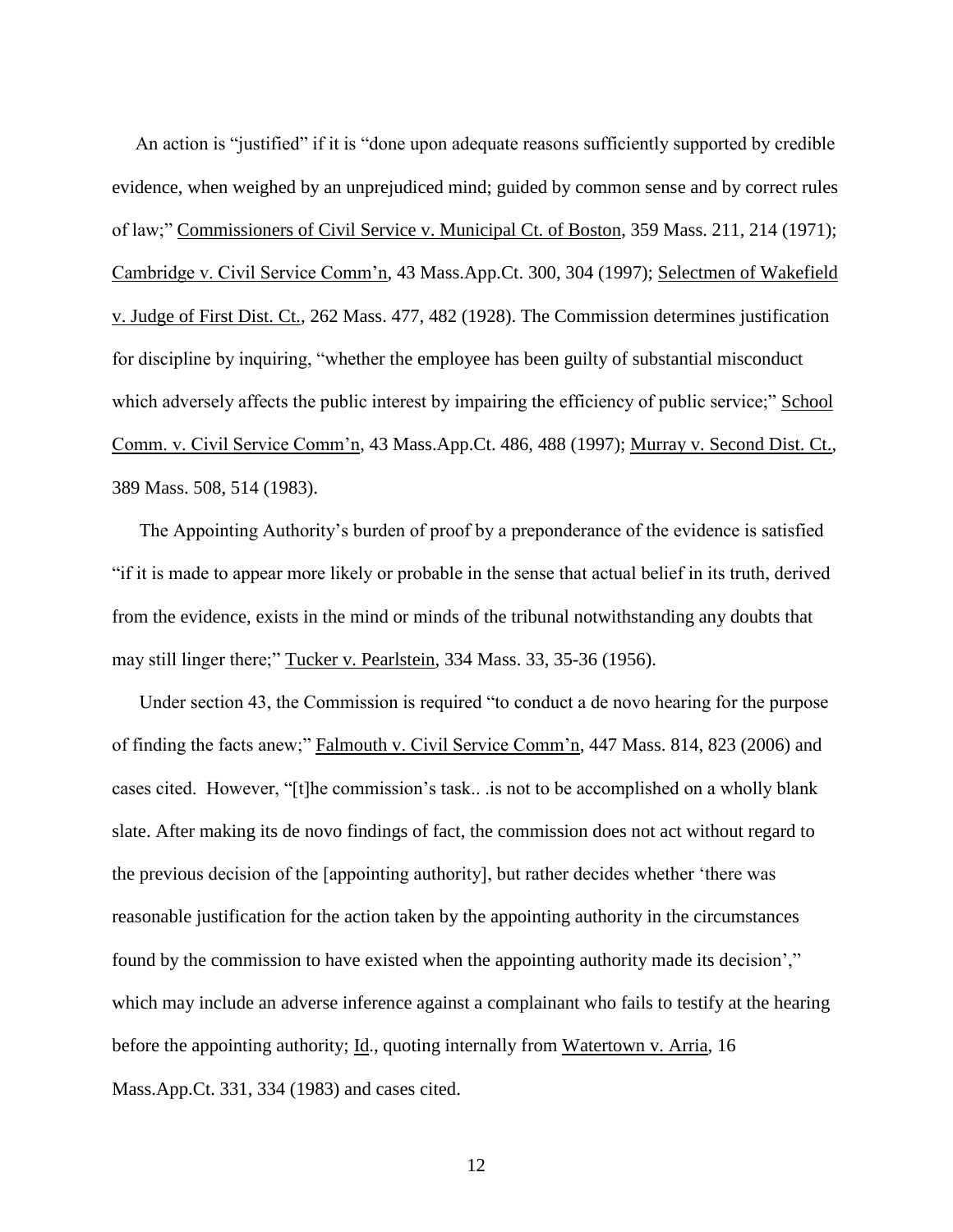#### *Analysis*

 The City has established, by a preponderance of the evidence, that Sgt. Monsalve's actions here constituted substantial misconduct which adversely affected the public interest. First, the protective custody report filed by Sgt. Monsalve was deficient. The report failed to provide many of the most relevant details of what occurred. After reviewing the many other protective custody reports filed by Sgt. Monsalve, and reviewing all of the other relevant evidence and testimony in the record, I have concluded that the failure to include this information was done to downplay, or mask, what really occurred here: a Holyoke firefighter, after being suspected of operating under the influence and *after evading Holyoke police*, was placed into protective custody, instead of being properly investigated for OUI or charged with attempting to evade police. Further, even given the inherent discretionary authority of police officers, the City has shown that Sgt. Monsalve violated the Department's rule related to competency by failing to take the reasonable steps that would be expected here, including, but not limited to, failing to administer a field sobriety test and/or arrest or charge the driver for evading police officers.

 The Police Chief, via his credible testimony, and the City's Mayor, through written statements, both express legitimate concerns about the consequences of police officers failing to take more reasonable steps involving motorists suspected of operating under the influence, both in terms of public safety and the potential liability to the City. While, as referenced above, police officers are inherently granted discretion regarding when to effectuate an arrest, the sequence of events here, which included a Holyoke firefighter, who smelled of alcohol, evading police in an automobile that he retrieved after being given a ride home, cannot reasonably be considered the type of discretionary authority granted to police officers.

13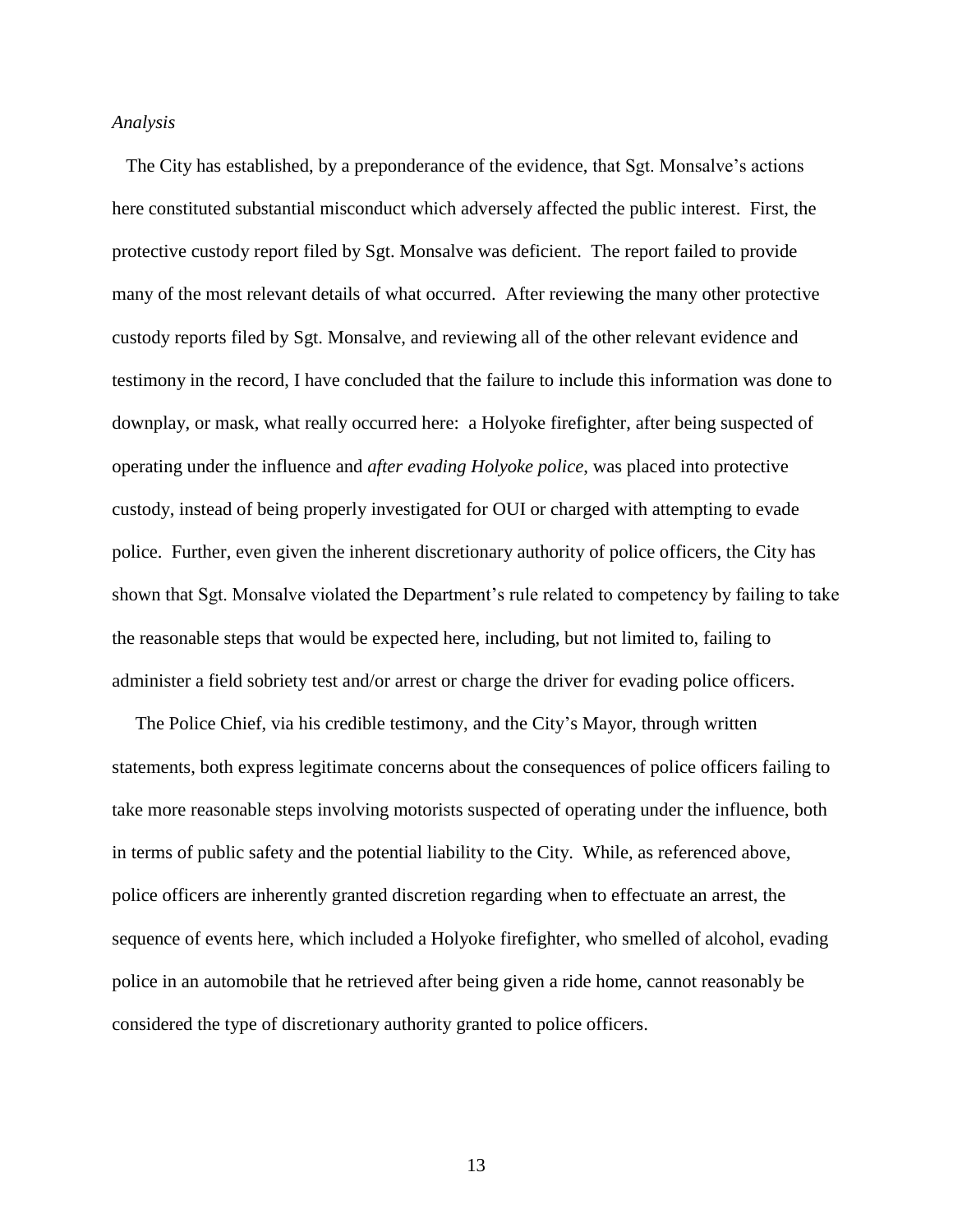The record shows, however, multiple examples of even more glaring examples of a police officer's failure to take reasonable steps in response to serious OUI-related stops. One of the more egregious examples of this practice is detailed in an incident report filed by a Holyoke Police Officer in October 2017, a full year after the incident that is the subject of this appeal. In the October 2017 incident, a motorist struck a street light and fled the scene, leaving behind the remnants of the street light and pieces of the front end of his car. There were eyewitnesses to the accident and, shortly thereafter, the police officer came upon a vehicle that matched the description given by eyewitnesses, right down to the missing pieces of the front end of the car, which had been placed in the cruiser by the police officer. The motorist stumbled out of the vehicle with urine-drenched shorts showing classic signs of intoxication. No field sobriety test was done. No criminal charges were filed. Instead, the motorist was placed in protective custody. It is difficult to conjure up a more egregious example of an abuse of discretion by a police officer, aside from an incident that resulted in injury or death. Yet, no investigation or discipline was initiated against that police officer. That is not the type of "uniformity and equitable treatment" that the civil service law requires.

 The decision not to impose similar discipline on the lieutenant here is another example of disparate treatment. I don't accept the City's argument seeking to justify a two-day suspension against Sgt. Monsalve while the lieutenant was given a far more lenient written reprimand, with no loss of pay. Contrary to the City's assertion, the lieutenant was indeed aware of the most relevant aspects of what occurred that night, including that the firefighter had been given a ride home earlier in the night and that the firefighter had sought to evade two (2) Holyoke police officers who had activated their emergency lights and pursued him at a high rate of speed. Further, I credit the testimony of Sgt. Monsalve that the lieutenant did not simply lay out three

14